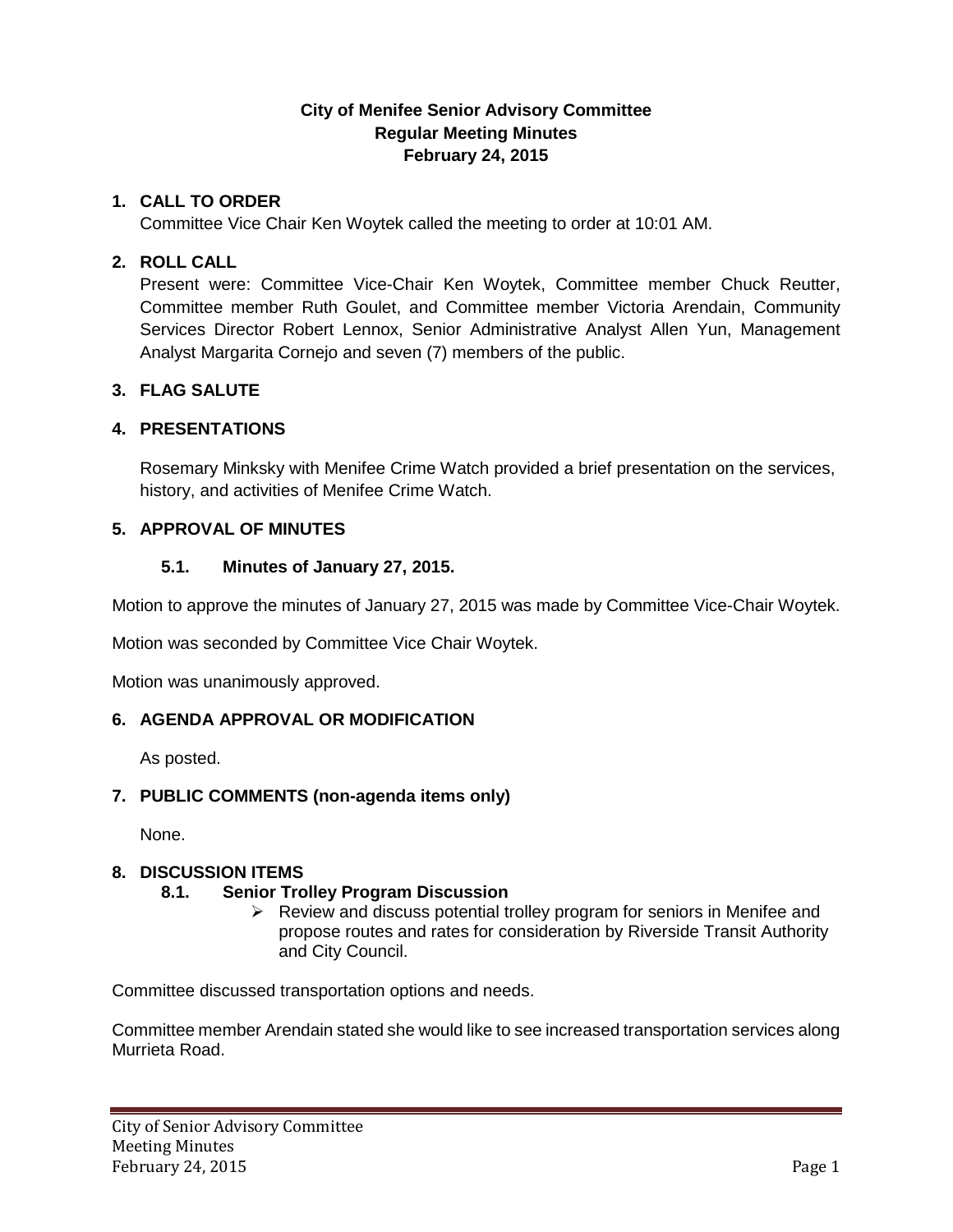Committee member Reutter expressed he didn't feel trolleys would be a good option, and stated perhaps golf cart accessibility would be another option to consider.

Committee member Goulet concurred that additional transportation services along Murrieta Road would be a good idea.

Committee Chair Woytek indicated he felt that adding a general transportation route from Sun City to Countryside Marketplace would beneficial to senior residents.

Community Services Director Lennox suggested that three options be explored: small, medium, large transportation options be explored to research feasibility, financial costs, and management.

A motion to direct staff to explore various transportation options at varying levels was made by Committee member Reutter.

Motion was seconded by Committee Goulet.

Motion was unanimously approved.

#### **8.2. Review of Kay Ceniceros Senior Center Renovations**

- Exterior Landscape and Parking Lot Improvements
- $\triangleright$  Interior Building Upgrades; Technology and ADA Accessibility

Senior Administrative Analyst Allen Yun provided a summary of upcoming improvements to Kay Ceniceros Senior Center, including exterior and interior improvements.

Committee member Reutter inquired about new senior centers in the future.

Community Services Director Lennox advised needs for these type of facilities would be part of the Park Master Plan study completed.

### **9. COMMUNITY SERVICES DIRECTOR COMMENTS 9.1. Parks, Trails, Open Space and Recreation Master Plan Update**

Community Services Director Lennox provided an update on the upcoming interview sessions for the Parks, Trails, Open Space and Recreation Master Plan.

#### **9.2. Senior Caregiver Workshop Debrief**

Community Services Director Lennox provided a summary on success of caregiver workshop held in February.

Committee member Ruth Goulet asked if it would be beneficial to have Sacramento be part of future conversations.